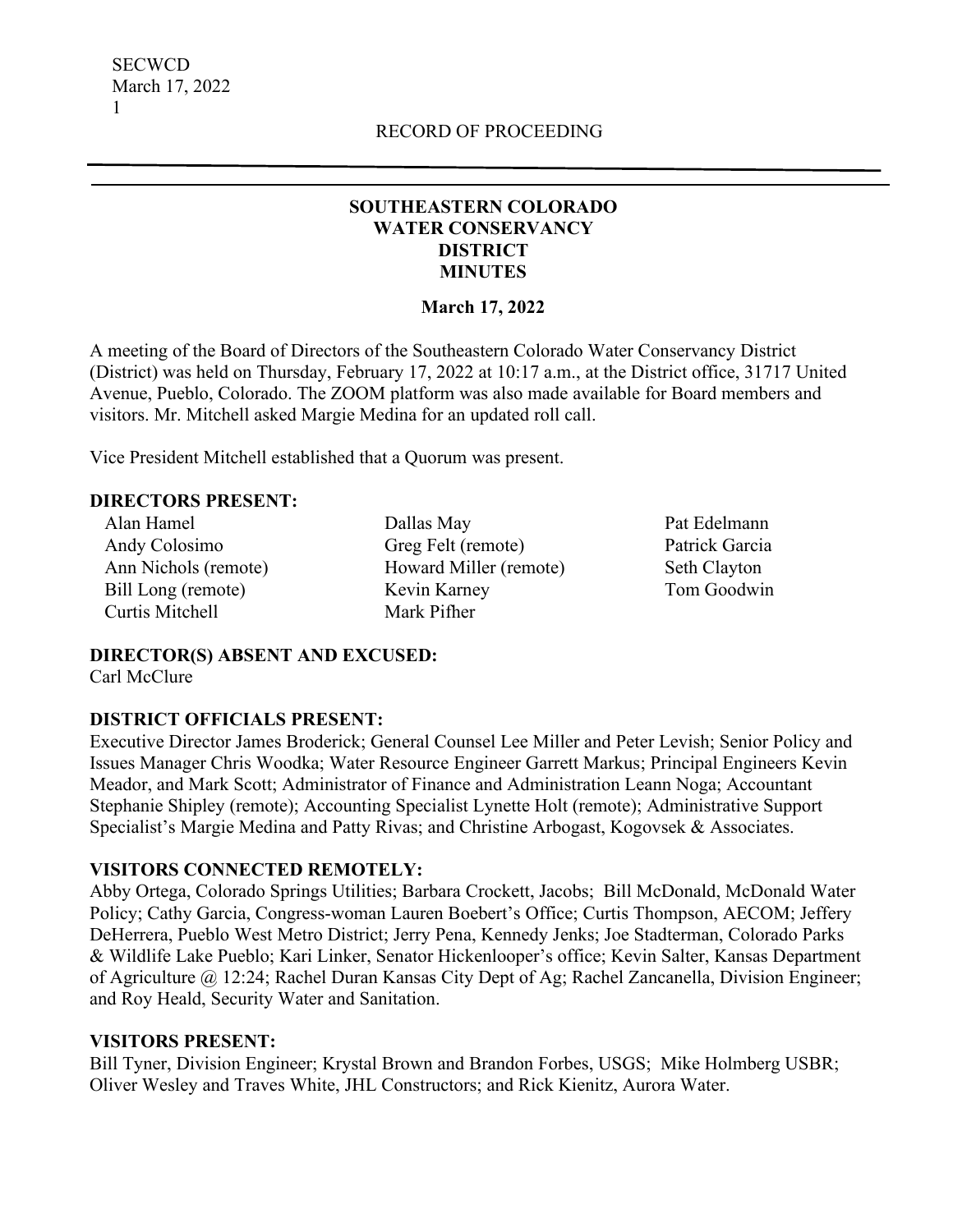#### **APPROVAL OF MINUTES:**

Vice President Mitchell said the minutes of the February 17, 2022, District Board meeting were posted to OnBoard and the Board website for review and asked if there were any corrections or additions. Mr. Garcia pointed out that action item authorizing Special Water Counsel to file a statement of Opposition to the Application of the city of Lamar in Case No. 21CW3085 did not state "Motion Unanimously Passed" Mr. Lee Miller advised that correction will be made. Mr. Goodwin moved, seconded by Mr. Hamel to approve the minutes with the necessary correction. Motion unanimously carried.

#### **TREASURER REPORT:**

Kevin Karney reported the financial statements for February 2022 were posted to OnBoard and the Board website for review. Mr. Karney moved, seconded by Mr. Clayton for acceptance of the February 2022 financial statements and payment of the March 2022 bills. Motion unanimously carried.

### **PRESENTATION ITEMS:**

2022 BUDGET, BUSINESS PLAN AND STRATEGIC PLAN PUBLICATIONS

Mrs. Noga introduced the presentations. She gave recognition to Chris Woodka and Stephanie Shipley for their hard work on creating the publications. Mr. Woodka took over and presented a PowerPoint that covered:

- 1. Reviewed annual publications that are regularly published
- 2. Strategic Plan for 2022
- 3. Business Plan for 2022
- 4. Adopted Budget for 2022
	- a. Executive Summary
	- b. Offices and Human Capital
	- c. Financial Planning
	- d. Budget Overview, Description & Comparison Data
	- e. Major Fund Driving Factors
	- f. Strategic Long-Range Planning

The Board thanked all that were involved in the Publication process and echoed a "Job Well Done."

#### **ACTION ITEMS:**

### STATEMENT OF OPPOSITION IN THE APPLICATION OF TRIVIEW METROPOLITAN DISTRICT CASE NO. 22CW3004 (WATER DIVISION 2)

Mr. Lee Miller reported an action item recommending the Board authorize Special Water Counsel to file a Statement of Opposition to the Application of Triview Metropolitan District in Case No. 22CW3004, Water Division 2.

The Triview Metropolitan District (Triview) filed an application in Water Division 2 (Case No. 21CW3004) to change its Bale Ditch rights on the South Arkansas River at Salida. The application is similar to Triview's pending application to change rights from Cottonwood Creek (21CW3044) and raises similar concerns for the District, perhaps the only material difference being that the District's potentially affected exchange right is on the South Ark (97CW160) rather than Cottonwood Creek. The application seeks to change the decreed use from irrigation to municipal purposes for use in Triview's service area near Monument Creek, north of Colorado Springs. The application also seeks to store the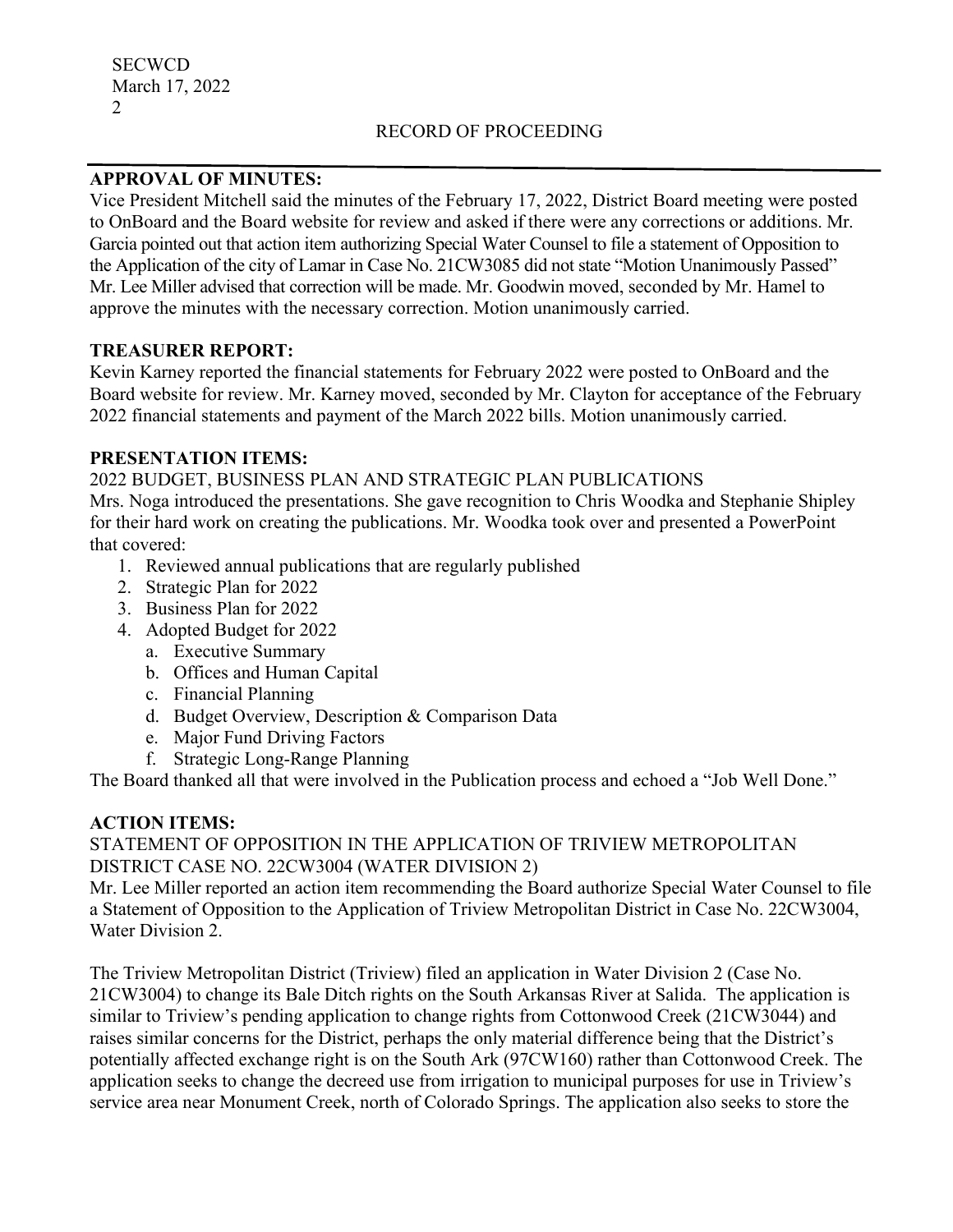water in Big Johnson, Stonewall Springs, and Pueblo Reservoirs. Triview has a long-term excess capacity contract to store 999 acre-feet in Pueblo Reservoir dated December 29, 2021. The application proposes to replace historical return flows to calling rights on Cottonwood Creek and the Arkansas River with fully consumable water from the Arkansas Valley Irrigation Canal or from Triview's Denver Basin groundwater sources, in addition to water decreed for replacement use from Triview's share ownership in the Fountain Mutual and Excelsior Ditches, and its unchanged rights in the Bale 1 and 2 Ditches on the South Arkansas River.

Triview's application involves storing water in Pueblo Reservoir to ultimately transport it to Triview's service area using the Southern Delivery System or by exchange. The application may impact the District's rights in Pueblo Reservoir, absent appropriate terms and conditions in the decree. Staff and counsel recommend filing a statement of opposition to seek standard terms regarding Triview's use of Pueblo Reservoir, to ensure no injury to the District's rights in Pueblo Reservoir. The application is similar in some respects to the Upper Arkansas WCD's pending Case No. 19CW3089. As in that case, the District will also want to assure that the quantification of the changed water right, and terms and conditions for return flow replacement, protect the District's exchange right on Cottonwood Creek (96CW17) and VFMP flows at the Wellsville Gage.

Mr. Edelmann moved, seconded by Mr. Pifher, that the District Board authorize Special Water Counsel to file a Statement of Opposition to the Application of Triview Metropolitan District in Case No. 22CW3004, Water Division 2. Motion unanimously carried.

Mr. Miller took time to acknowledge Peter Levish composed this report, and Peter will be appearing in court on this and other water court cases in the future along with Burns, Figa, and Will.

## **MONTHLY/QUARTERLY REPORTS:**

U.S BUREAU OF RECLAMATION REPORT Mr. Mike Holmberg provided a written report reviewing the following as of March 14, 2022:

- There were 223,768 acre-feet stored in Pueblo Reservoir; 120,358 acre-feet of Project water; 43,025 acre-feet of Excess Capacity water; 39,452 acre-feet of Winter water and winter carryover
- There is currently 125,015 acre-feet of Project space in Pueblo Reservoir and 57,023 acre-feet of space in Turquoise and Twin Lakes Reservoirs.
- Charts illustrating storage amounts in Turquoise Lake, Twin Lakes, and Pueblo Reservoir
- Project Reservoirs: Turquoise 68%, Twin Lakes 100%, Pueblo 101% as of March 14, 2022
- Total M&I PW in the system as of February 28, 2022:
	- a) East 19,147
	- b) West 9,609
	- c) Pueblo 17,019
	- d) Other 4,029
	- e) FVA 69,388
		- CSU 51,618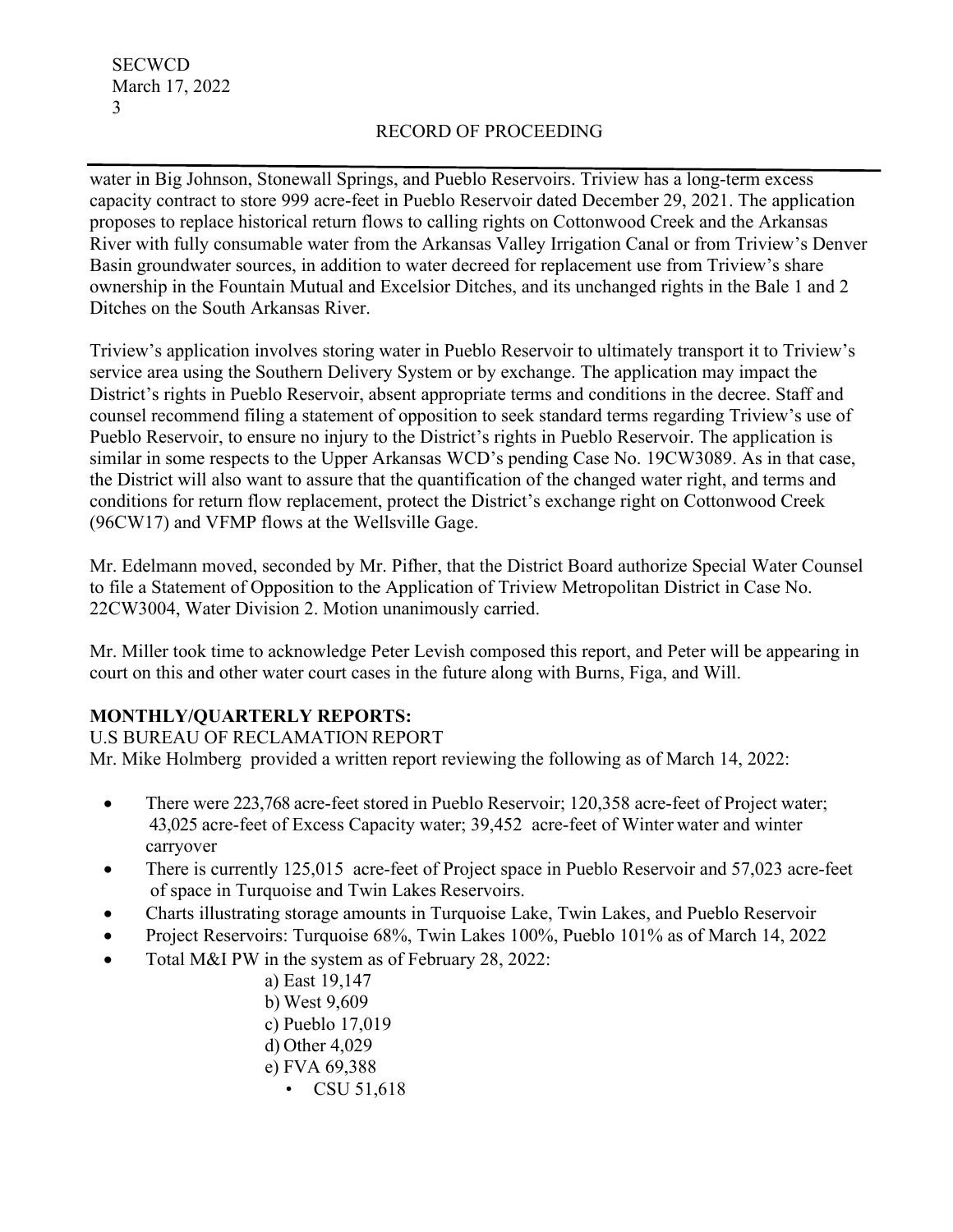- Fountain 5894
- Security 4,741
- Stratmoor 1,818
- Widefield 5,316
- Winter Operations:
	- a) Target 60 KAF of space available in Upper Reservoirs
		- 1. Currently there is about 57 KAF available
	- b) Movement of water can be adjusted based on forecast and customer needs
- Snowpack summaries for:
	- 1. Arkansas River Basin
	- 2. Colorado Headwaters
- March Forecast:
	- 1. 25% 35.4 KAF
	- 2. 50% 47.4 KAF
	- 3. 75% 60.0 KAF

Mr. Holmberg advised that Reclamation does not anticipate a Spill.

#### DIVISION ENGINEER REPORT

Mr. Bill Tyner presented a report on Running the River topics of discussion*:*

- Winter Storage & Transition to Irrigation Season
- Tracking Water
- Winter Water Storage Program Tracking
- Conservation Storage in John Martin Reservoir
- Tracking Water
	- Reservoir Release, Delivery and Storage
	- Fountain Creek Sources
- Exchanges/APD'S Pueblo Reservoir and below
- Exchanges above Pueblo

#### U.S. GEOLOGICAL SURVEY REPORT

Mrs. Krystal Brown and Mr. Brandon Forbes presented a report on USGS Update: Arkansas River Streamflow Conditions and Snowpack Monitoring Program Overview. Topics of discussion:

- Historical perspective, monthly streamflow comparison
- EF Arkansas River at HWY 24, nr Leadville
- Arkansas River nr Avondale, CO
- Arkansas River at Las Animas, CO
- Arkansas River nr Coolidge, KS
- Colorado Water Science Center Snowpack Monitoring Program 1. Manual Observations
- Real-Time Instrumentation
- Remote Sensing
- Modeling
- Next Steps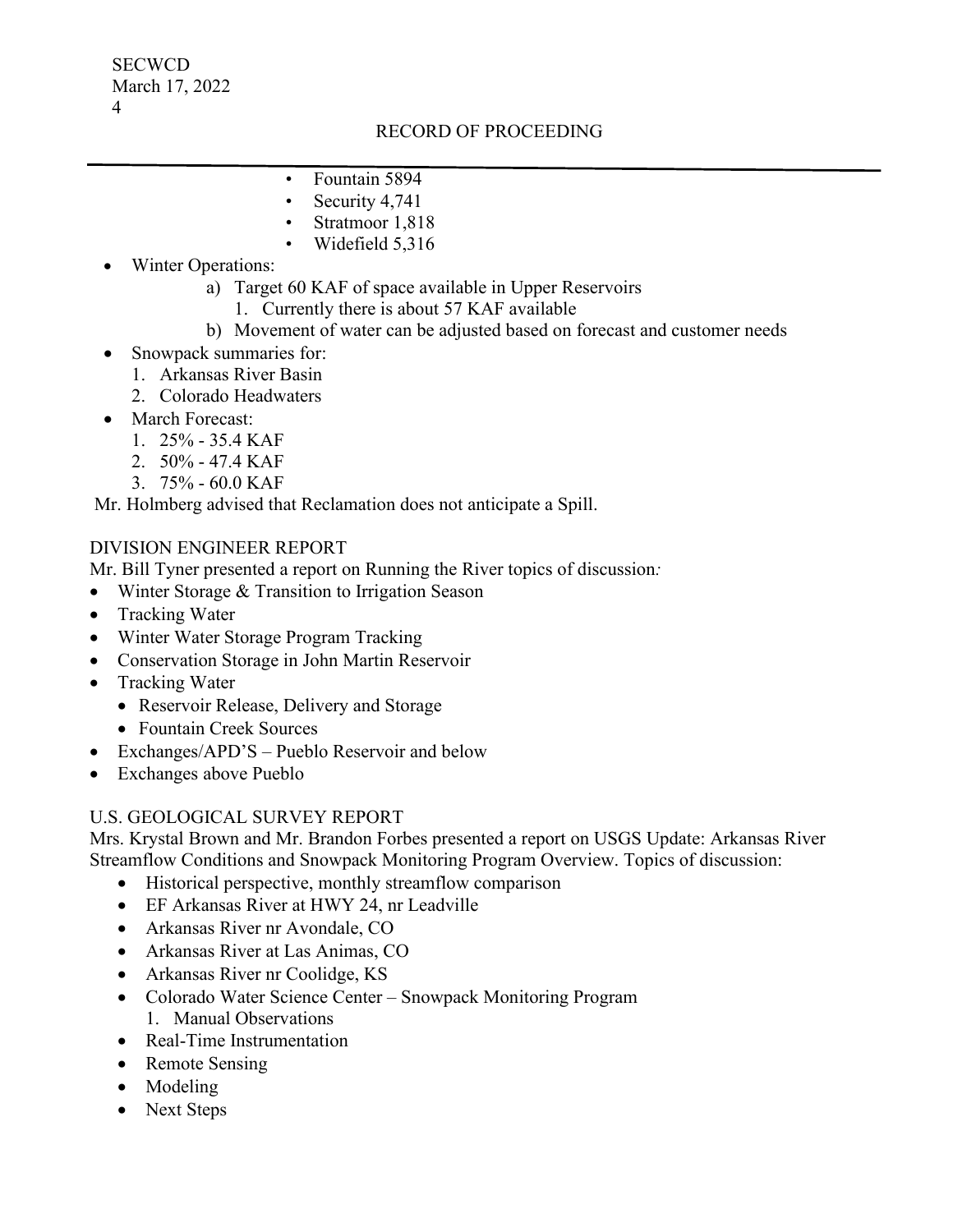#### COLORADO PARKS & RECREATION-LAKE PUEBLO UPDATE

Mr. Joe Stadterman presented to the Board a PowerPoint which covered the following topics:

- CPW Marine Evidence Recovery Team (MERT)
- Marine Evidence Recovery Team Boats, Towable Sonar, Boat Mounted Sonar, Remote Operated Vehicle, and Aerial Drone

Mr. Stadterman provided a link to a video that reviews the above named topics. <https://youtu.be/RHaOuFcH-Oc>

### STATE LEGISLATION UPDATE

Mr. Lee Miller provided an update the Board on bills of interest to the District: HB22-1151: This bill sponsored by Representatives Marc Catlin and Dylan Roberts and Senators Jeff Bridges and Cleave Simpson requires the Colorado Water Conservation Board (CWCB) to develop a statewide program to provide financial incentives for the voluntary replacement of irrigated turf with water-wise landscaping (turf replacement program). The bill defines water-wise landscaping as a waterand plant-management practice that emphasizes using plants with lower water needs. Local governments, certain districts, Native American tribes, and nonprofit organizations with their own turf replacement programs may apply to the board for money to help finance their turf replacement programs.

SB22-028: This Water Resource Review Committee (WRRC) approved bill, seeks to establish a funding vehicle to receive money which will be applied to the needs in the Republican River and Rio Grande areas to further interstate compact compliance requirements. The bill sets forth the structure of the fund and how it will be administered. The priority uses of the funds are identified as retiring certain acreages of irrigated farmland and the shutdown of some wells. Funding is expected to come from federal funds under one or more of the bills recently passed.

SB22-029: This is the WRRC-approved "anti-speculation" bill. This bill was approved by the WRRC as a "place-holder" to address concerns by some that "hedge funds" and other investment buyers were profiting from scarce Colorado water resources.

SB22-030: This is another WRRC bill that proposes to expand the scope of interest of the WRRC beyond water to include agricultural issues. Some proponents have suggested that this is limited to agricultural water issues, but the text does not support such an interpretation and the history of the WRRC suggests that agricultural water issues have always been considered by the WRRC.

SB22-114: This is the Colorado Counties, Inc., supported bill to address concerns regarding ponds used for fire suppression that are unpermitted and presumably incapable of being augmented, either because augmentation is infeasible because it is economically prohibitive or water-availability constraints.

SB22-126: This bill sponsored by Senators Jerry Sonnenberg and Kerry Donovan and Representative Richard Holtorf requires the Colorado Water Conservation Board (CWCB) prioritize water storage in the South Platte River Basin in choosing projects to finance with money from the CWCB construction fund. Current law requires the CWCB to prioritize projects that will increase the beneficial consumptive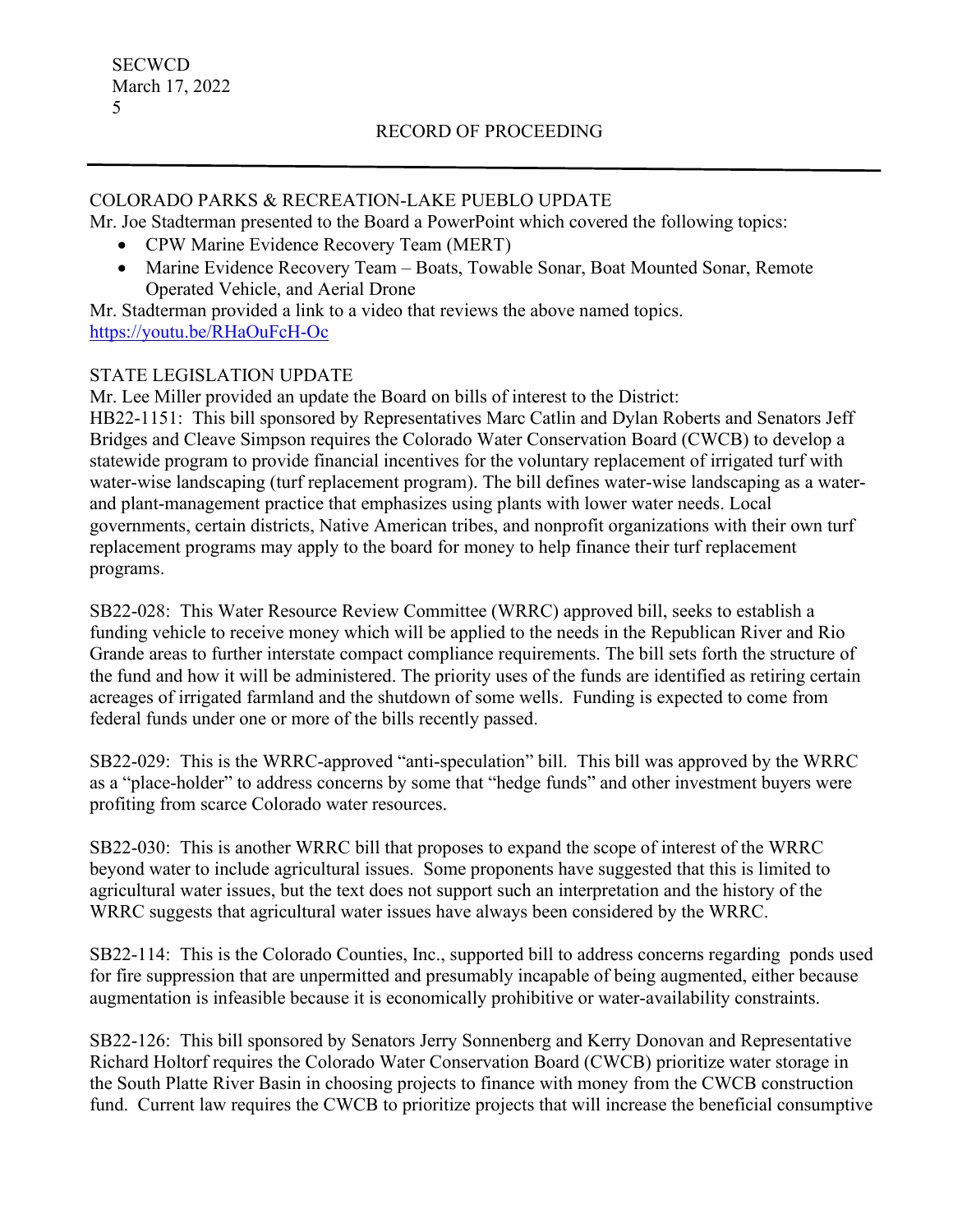use of Colorado's undeveloped compact-entitled waters. The bill includes within this priority a specific priority for projects that increase or improve water storage in the South Platte river basin as a means of increasing the beneficial consumptive use of undeveloped water entitled under the South Platte river compact and in a manner that reduces reliance on transmountain diversions.

**Recreational In-Channel Values Reach**—RIVR draft legislation: Environmental organizations, led by American Whitewater, have finally surfaced proposed legislation amending the Recreational In-Channel Diversion (RICD) program. A draft legal conceptual outline was attached to last month's report. This is a much more modest proposal than concepts previously floated by American Whitewater and allies. We understand that conversations on the draft legislation will continue, and this will likely come to the legislature as a late-bill.

### COLORADO RIVER ISSUES STATUS

Mr. Lee Miller updated the Board on the current state of Lake Powell. A release from Commissioner Becky Mitchell was received the evening of March 16<sup>th</sup> which Mr. Miller read to the Board. In summary, Lake Powell will decline below 3,525 feet in elevation in the near future, announced the Bureau of Reclamation (Reclamation) and U.S. Department of the Interior. Reclamation said the drop is temporary and reflects the "abnormally dry winter season." Lake Powell's elevation is expected to recover above 3,525 feet through the course of the spring runoff season, likely in May, according to the Reclamation.

Reclamation, Upper Division States, and Upper Colorado River Commission are preparing additional measures to implement later this year to help maintain elevation 3,525 feet at Lake Powell. The Seven Basin States Principals are also in discussions regarding the issue.

## **INFORMATIONAL ITEMS:**

The Board was provided written material on the following topics, which were posted to the Board website:

- Water Court Resume
- Recovery of Storage Update
- Club20 2022 Spring Conference
- ARBWF 2022 Forum

Hearing no other matters to come before the Board, Mr. Mitchell adjourned the District Meeting at 12:42 p.m.

Respectfully submitted,

Patty Rivas Administrative Support Associate Secretary